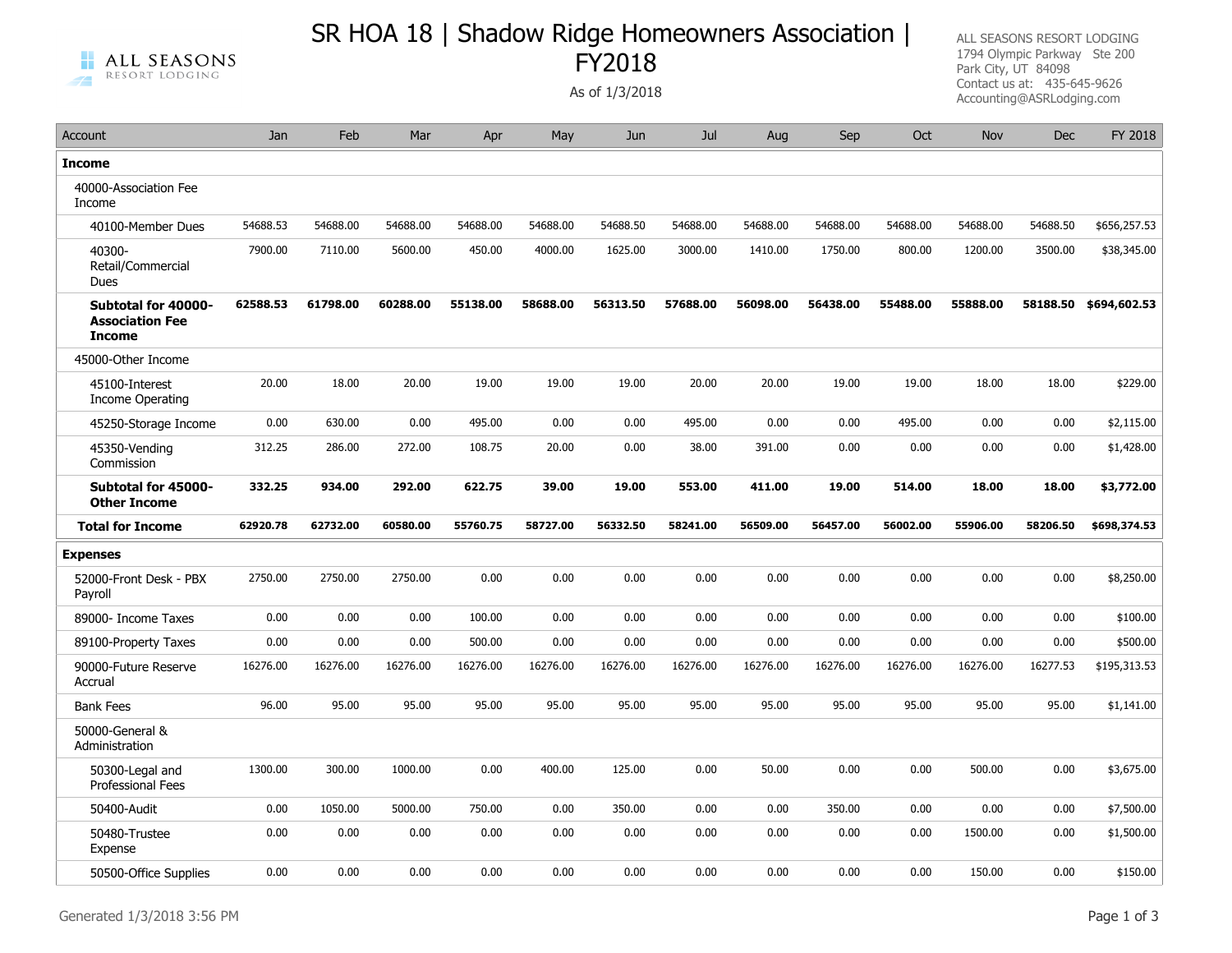## SR HOA 18 | Shadow Ridge Homeowners Association | FY2018

ALL SEASONS RESORT LODGING 1794 Olympic Parkway Ste 200 Park City, UT 84098 Contact us at: 435-645-9626 As of 1/3/2018<br>Accounting@ASRLodging.com

| s of 1/3/2018 |  |  |  |
|---------------|--|--|--|
|               |  |  |  |

| Account                                                    | Jan     | Feb     | Mar      | Apr     | May     | Jun     | Jul     | Aug     | Sep     | Oct     | Nov     | <b>Dec</b> | FY 2018     |
|------------------------------------------------------------|---------|---------|----------|---------|---------|---------|---------|---------|---------|---------|---------|------------|-------------|
| 50520-<br>Licenses/Fees/Dues                               | 0.00    | 0.00    | 170.00   | 0.00    | 0.00    | 262.00  | 0.00    | 60.00   | 0.00    | 0.00    | 0.00    | 0.00       | \$492.00    |
| 50525-Management<br>Fees                                   | 2232.00 | 2232.00 | 2232.00  | 2232.00 | 2232.00 | 2232.00 | 2232.00 | 2232.00 | 2232.00 | 2232.00 | 2232.00 | 2232.00    | \$26,784.00 |
| 50540-Postage                                              | 60.00   | 195.00  | 50.00    | 20.00   | 20.00   | 60.00   | 30.00   | 20.00   | 40.00   | 50.00   | 40.00   | 50.00      | \$635.00    |
| 50550-Insurance                                            | 3500.00 | 3500.00 | 3500.00  | 3500.00 | 3500.00 | 3500.00 | 3500.00 | 3500.00 | 3500.00 | 3500.00 | 3500.00 | 3500.00    | \$42,000.00 |
| Subtotal for 50000-<br>General &<br><b>Administration</b>  | 7092.00 | 7277.00 | 11952.00 | 6502.00 | 6152.00 | 6529.00 | 5762.00 | 5862.00 | 6122.00 | 5782.00 | 7922.00 | 5782.00    | \$82,736.00 |
| 51000-Housekeeping/<br>Maintenance                         |         |         |          |         |         |         |         |         |         |         |         |            |             |
| 51100-Housekeeping<br>Wages                                | 4941.00 | 4815.00 | 4977.00  | 3915.00 | 3915.00 | 4320.00 | 3800.00 | 3996.00 | 3800.00 | 3000.00 | 2500.00 | 4000.00    | \$47,979.00 |
| 51150-Housekeeping<br>Supplies                             | 300.00  | 400.00  | 350.00   | 300.00  | 400.00  | 300.00  | 300.00  | 400.00  | 400.00  | 400.00  | 350.00  | 400.00     | \$4,300.00  |
| Subtotal for 51000-<br>Housekeeping/<br><b>Maintenance</b> | 5241.00 | 5215.00 | 5327.00  | 4215.00 | 4315.00 | 4620.00 | 4100.00 | 4396.00 | 4200.00 | 3400.00 | 2850.00 | 4400.00    | \$52,279.00 |
| 60000-Repairs &<br>Maintenance                             |         |         |          |         |         |         |         |         |         |         |         |            |             |
| 60025-Maintenance<br>Wages                                 | 7200.00 | 7900.00 | 7750.00  | 7200.00 | 8888.00 | 7490.00 | 7000.00 | 7380.00 | 7200.00 | 7100.00 | 6600.00 | 5800.00    | \$87,508.00 |
| 60030-Contract<br>Services                                 | 0.00    | 0.00    | 0.00     | 0.00    | 681.00  | 250.00  | 0.00    | 0.00    | 0.00    | 0.00    | 0.00    | 0.00       | \$931.00    |
| 60100-Landscape                                            | 0.00    | 0.00    | 250.00   | 1700.00 | 2700.00 | 4950.00 | 2000.00 | 2600.00 | 1750.00 | 750.00  | 750.00  | 750.00     | \$18,200.00 |
| 60150-Building<br><b>Exterior Repairs</b>                  | 250.00  | 250.00  | 250.00   | 100.00  | 250.00  | 100.00  | 100.00  | 100.00  | 100.00  | 100.00  | 150.00  | 250.00     | \$2,000.00  |
| 60165-Locks & Keys                                         | 250.00  | 95.00   | 250.00   | 0.00    | 0.00    | 0.00    | 0.00    | 0.00    | 125.00  | 0.00    | 125.00  | 0.00       | \$845.00    |
| 60210-Pool & Spa<br>Maintenance                            | 850.00  | 400.00  | 750.00   | 600.00  | 550.00  | 550.00  | 600.00  | 250.00  | 325.00  | 400.00  | 500.00  | 700.00     | \$6,475.00  |
| 60250-Carpet Cleaning                                      | 600.00  | 600.00  | 600.00   | 2800.00 | 300.00  | 400.00  | 300.00  | 500.00  | 250.00  | 0.00    | 250.00  | 250.00     | \$6,850.00  |
| 60260-Snow Removal                                         | 4200.00 | 2220.00 | 2040.00  | 150.00  | 0.00    | 0.00    | 0.00    | 0.00    | 0.00    | 0.00    | 1400.00 | 2900.00    | \$12,910.00 |
| 60400-Elevators                                            | 350.00  | 350.00  | 350.00   | 350.00  | 350.00  | 350.00  | 350.00  | 350.00  | 350.00  | 350.00  | 350.00  | 350.00     | \$4,200.00  |
| 60450-Pest Control                                         | 190.00  | 190.00  | 190.00   | 190.00  | 190.00  | 190.00  | 190.00  | 190.00  | 190.00  | 190.00  | 190.00  | 190.00     | \$2,280.00  |
| 60600-Security Wages                                       | 2750.00 | 2500.00 | 2500.00  | 1750.00 | 1000.00 | 1000.00 | 1000.00 | 1000.00 | 2500.00 | 2750.00 | 2750.00 | 2750.00    | \$24,250.00 |

ALL SEASONS

RESORT LODGING

н

 $\rightarrow$